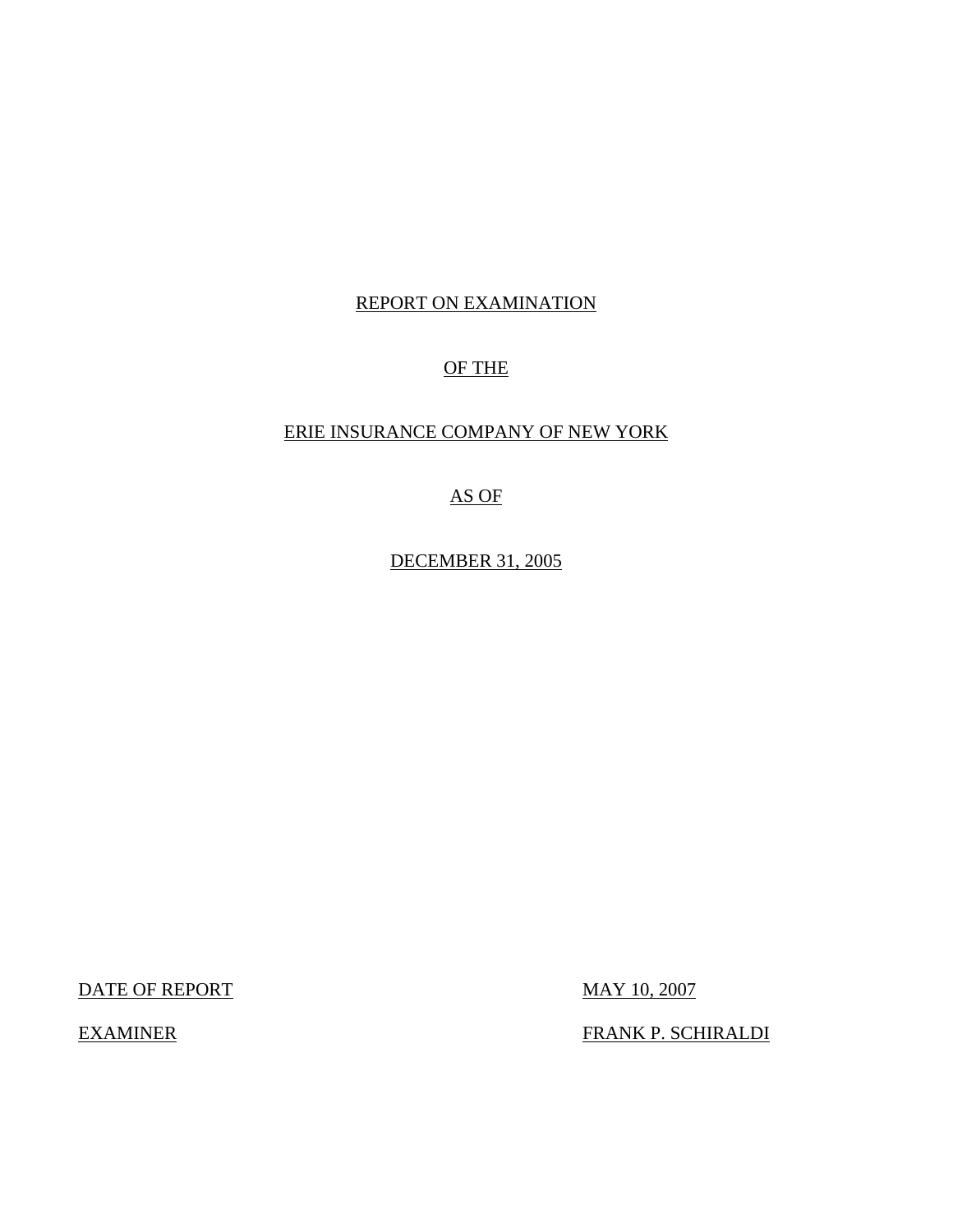# TABLE OF CONTENTS

# ITEM NO. PAGE NO.

| 1  | Scope of examination                                                                                                                                                                          | $\overline{2}$                                  |
|----|-----------------------------------------------------------------------------------------------------------------------------------------------------------------------------------------------|-------------------------------------------------|
| 2. | <b>Description of Company</b>                                                                                                                                                                 | 3                                               |
|    | A. Management<br>B. Territory and plan of operation<br>C. Reinsurance<br>D. Holding company system<br>E. Abandoned Property Law<br>F. Significant operating ratios<br>G. Accounts and records | 3<br>5<br>$\overline{7}$<br>8<br>10<br>10<br>11 |
| 3. | <b>Financial statements</b>                                                                                                                                                                   | 14                                              |
|    | A. Balance sheet<br>B. Underwriting and investment exhibit                                                                                                                                    | 14<br>16                                        |
| 4. | Losses and loss adjustment expenses                                                                                                                                                           | 17                                              |
| 5. | Market conduct activities                                                                                                                                                                     | 17                                              |
| 6. | Compliance with prior report on examination                                                                                                                                                   | 18                                              |
| 7. | Summary of comments and recommendations                                                                                                                                                       | 18                                              |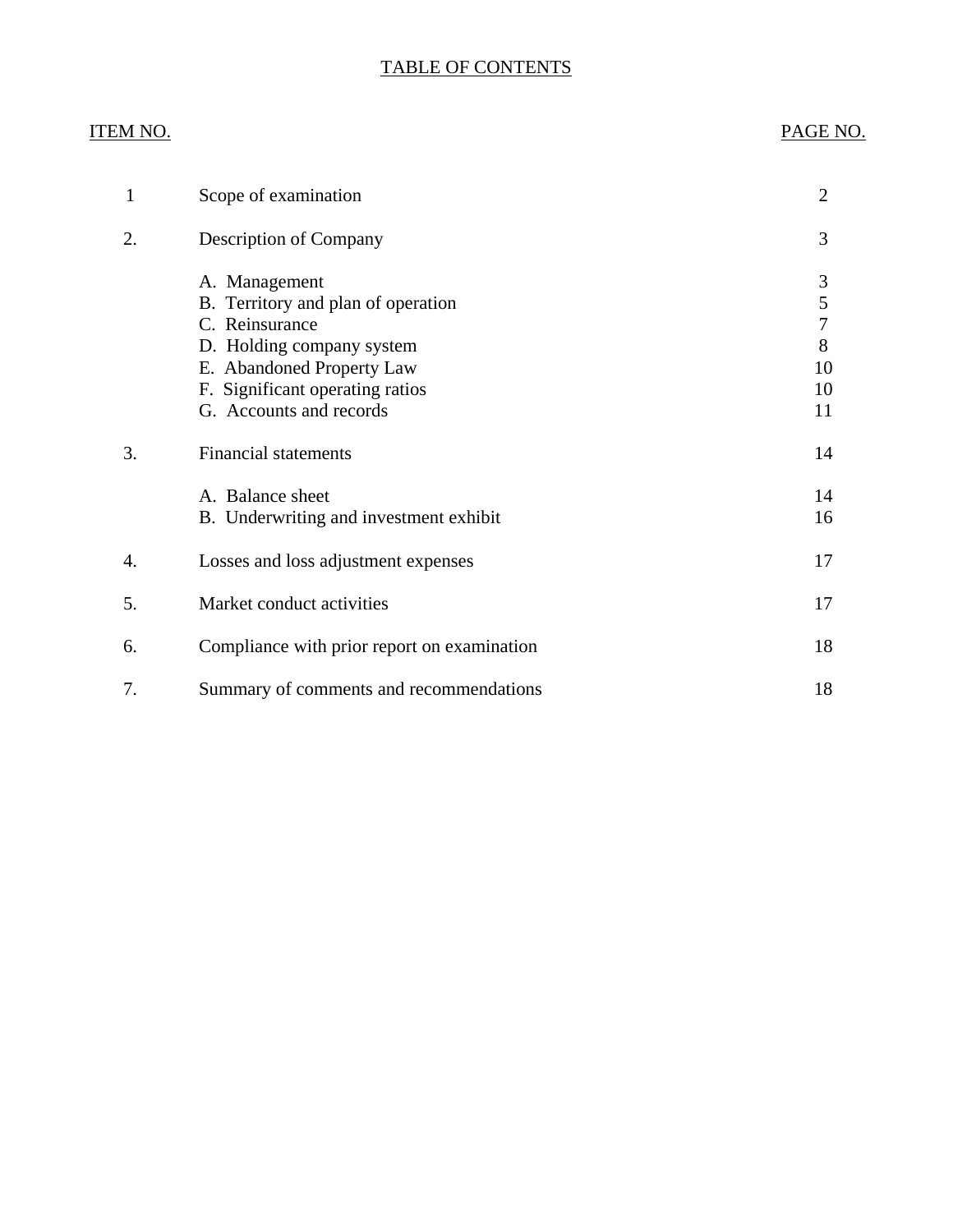

STATE OF NEW YORK INSURANCE DEPARTMENT 25 BEAVER STREET NEW YORK, NEW YORK 10004

May 10, 2007

Honorable Eric Dinallo Superintendent of Insurance Albany, New York 12257

Sir:

Pursuant to the requirements of the New York Insurance Law, and in compliance with the instructions contained in Appointment Number 22487 dated April 5, 2006, attached hereto, I have made an examination into the condition and affairs of the Erie Insurance Company of New York as of December 31, 2005, and submit the following report thereon.

Wherever the designations "the Company" or "EICNY" appear herein without qualification, they should be understood to indicate the Erie Insurance Company of New York. Wherever the designation "EIC" appears herein without qualification, it should be understood to indicate the Erie Insurance Company (EICNY's parent). Wherever the designation "EIE" appears herein without qualification, it should be understood to indicate the Erie Insurance Exchange. Wherever the designations "Indemnity" or "IND" appear herein, they should be understood to indicate the Erie Indemnity Company, the attorney-infact for EIE. Wherever the designation "EIG" appears herein without qualification, it should be understood to indicate the Erie Insurance Group.

Wherever the term "Department" appears herein without qualification, it should be understood to mean the New York State Insurance Department.

The examination was conducted at the Company's administrative offices located at 5300 Knowledge Parkway, Erie, PA 16530.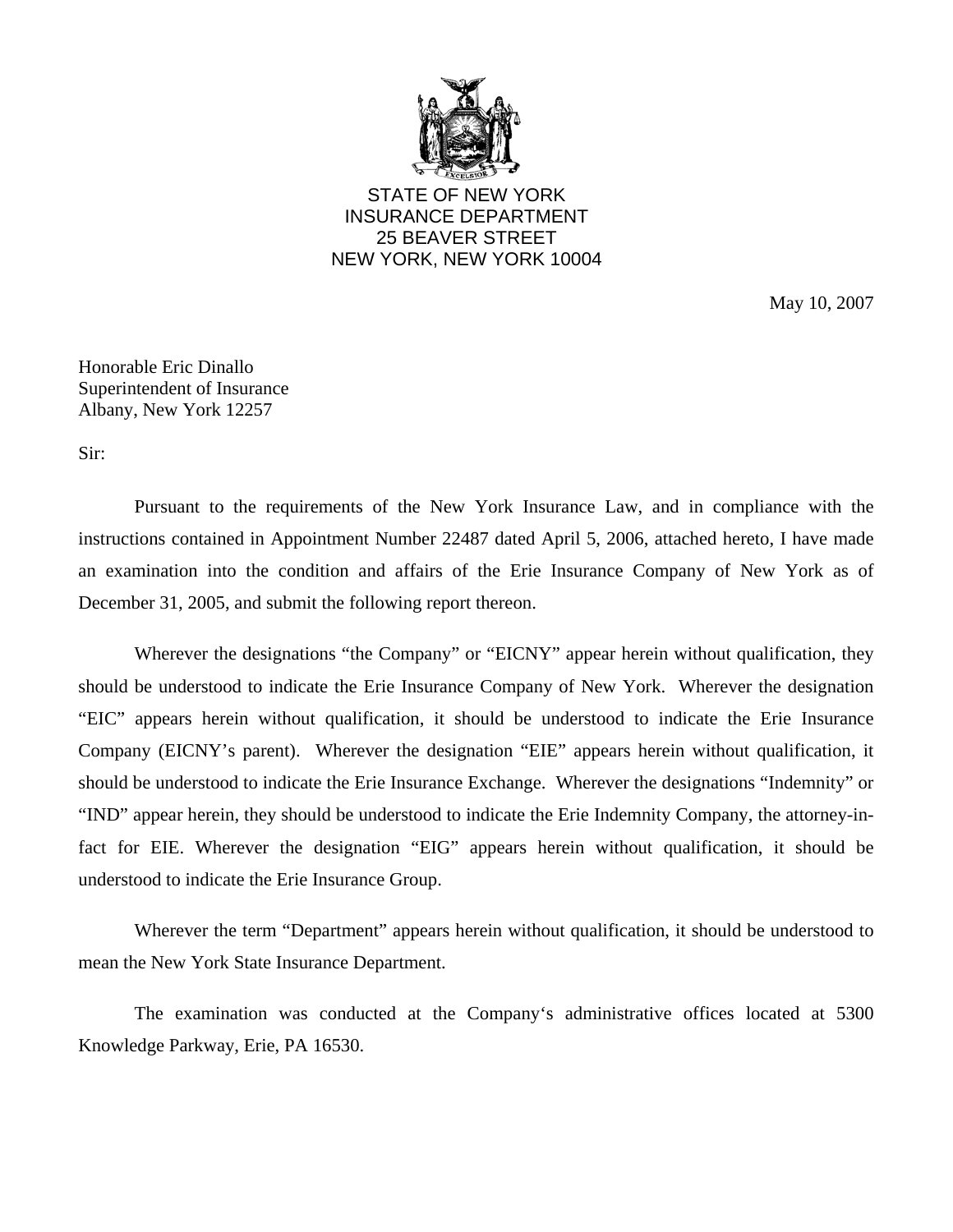## 1. SCOPE OF EXAMINATION

<span id="page-3-0"></span>The previous examination was conducted as of December 31, 2002. This examination covered the three-year period from January 1, 2003 through December 31, 2005. Transactions occurring subsequent to this period were reviewed where deemed appropriate by the examiner.

The examination comprised a verification of assets and liabilities as of December 31, 2005, a review of income, disbursements and company records deemed necessary to accomplish such analysis or verification and utilized, to the extent considered appropriate, work performed by the Company's independent certified public accountants ("CPA") and the Pennsylvania Insurance Department ("PID"). A review or audit was also made of the following items as called for in the Examiners Handbook of the National Association of Insurance Commissioners ("NAIC"):

> History of Company Management and control Corporate records Fidelity bond and other insurance Territory and plan of operation Growth of Company Business in force by states Loss experience Reinsurance Accounts and records Financial statements

A review was also made to ascertain what action was taken by the Company with regard to comments and recommendations contained in the prior report on examination.

This report on examination is confined to financial statements and comments on those matters, which involve departures from laws, regulations or rules, or which are deemed to require explanation or description.

Concurrent examinations were conducted of the Erie Insurance Company and the Erie Insurance Exchange by the Pennsylvania Insurance Department. These companies along with EICNY are parties to a pooling agreement.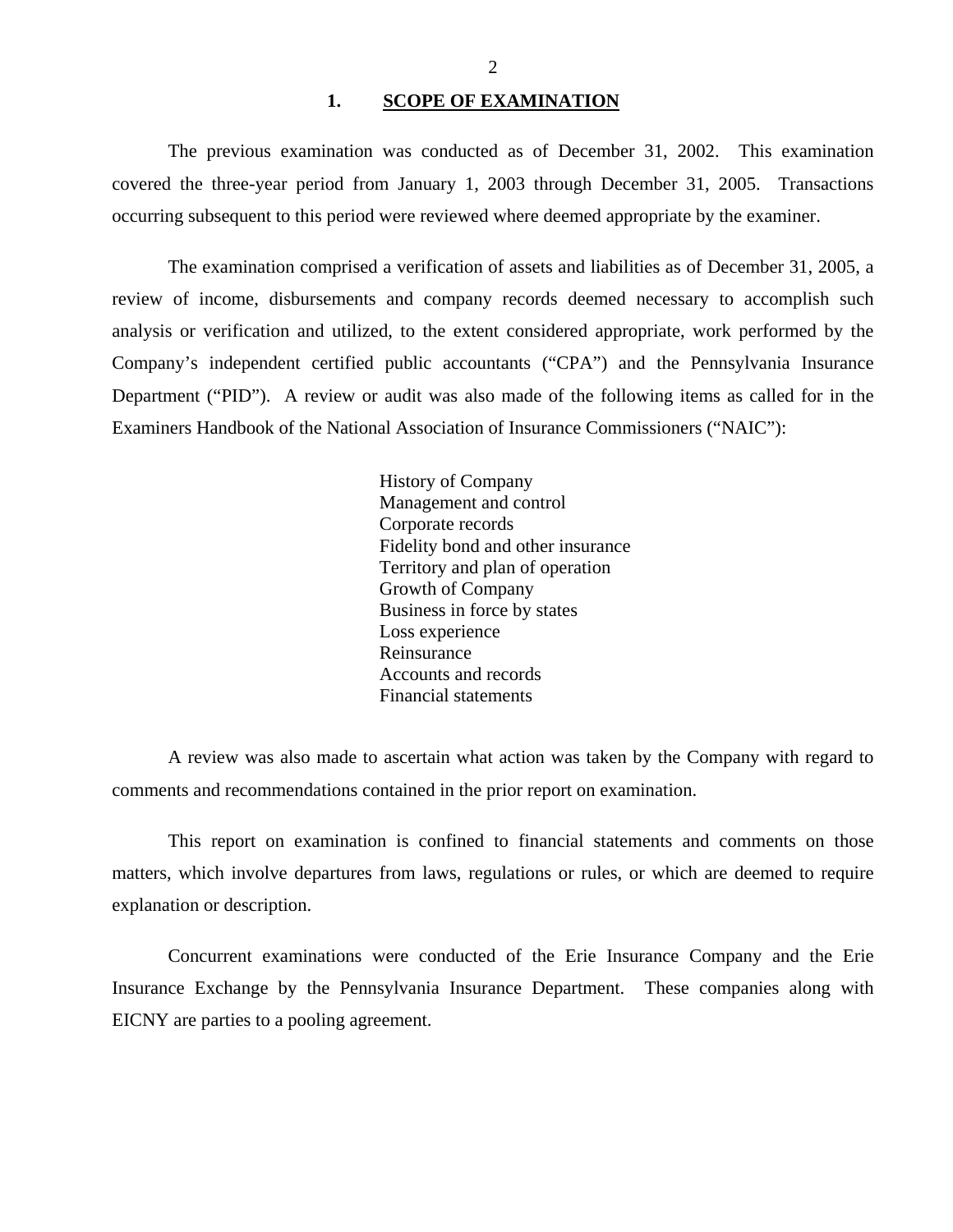## **2. DESCRIPTION OF COMPANY**

<span id="page-4-0"></span>EICNY was incorporated under the laws of the state of New York on September 18, 1885 as the Co-operative Insurance Company of Western New York and commenced operations the same day.

On May 18, 1992, the board of directors adopted a plan of demutualization for the company. This plan was approved by the Department on April 20, 1994 and the company adopted its current title. The company is now a wholly owned subsidiary of Erie Insurance Company, a Pennsylvania Company.

On January 1, 1995, the Company entered into a pooling agreement with EIC and EIE in which it agreed to share the results of property and casualty insurance underwriting operations. Per this agreement, the companies share premium income, losses and expenses as follows:

| Erie Insurance Exchange            | 94.5%   |
|------------------------------------|---------|
| Erie Insurance Company             | 5.0%    |
| Erie Insurance Company of New York | $0.5\%$ |

Under this agreement, EICNY and EIC cede 100% of premiums and losses to EIE, and EIE retrocedes 5% of its written and assumed business to EIC and .5% of the written and assumed business to EICNY.

As of the examination date, capital paid in was \$2,350,000 consisting of 2,350 shares of \$100 par value per share common stock. Gross paid in and contributed surplus was \$4,150,000. Capital paid in and gross paid in and contributed surplus were unchanged during the examination period.

## A. Management

Pursuant to the Company's charter and by-laws, management of the Company is vested in a board of directors consisting of not less than thirteen nor more than twenty-one members. The board meets four times during each calendar year. At December 31, 2005, the board of directors was comprised of the following thirteen members: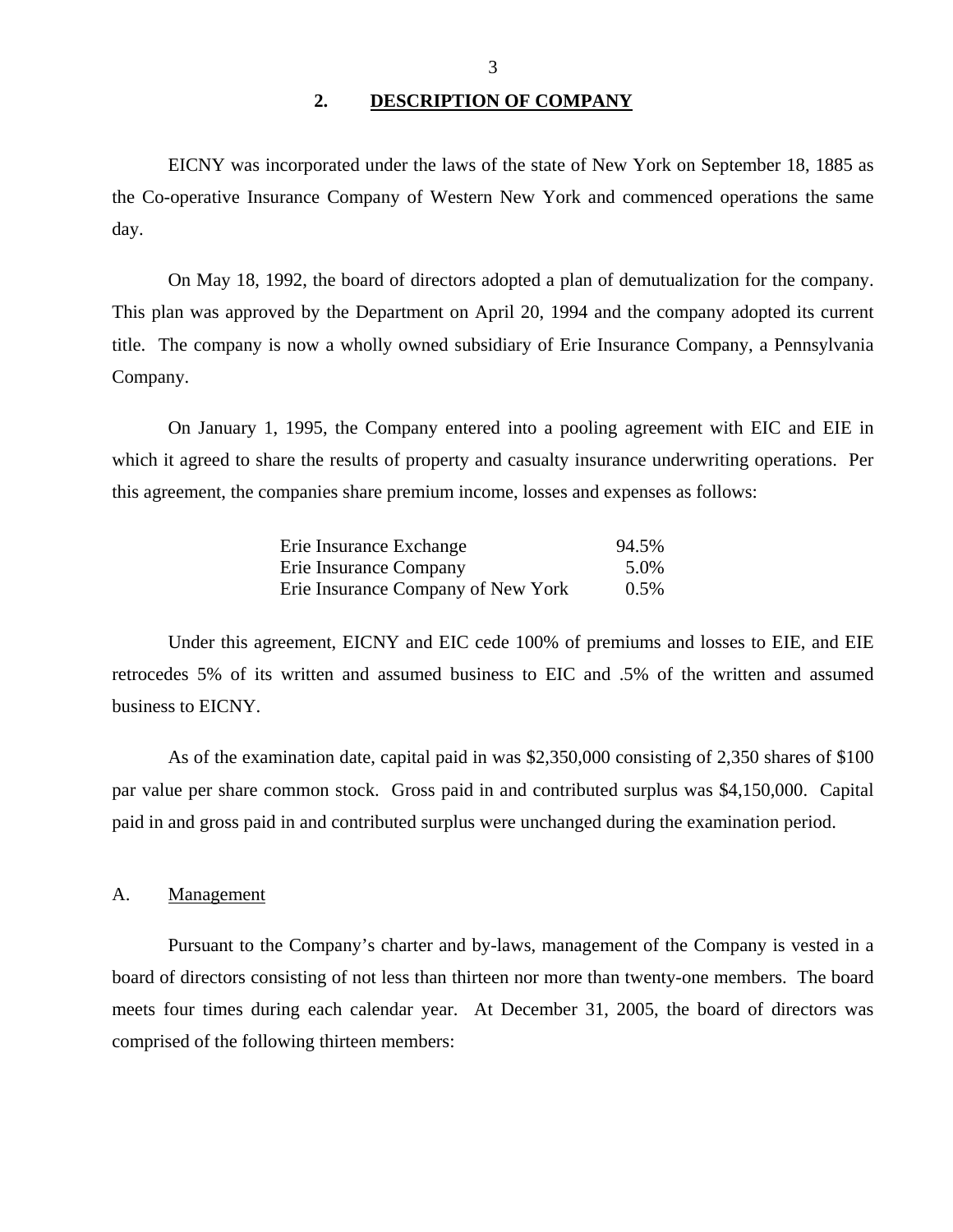John Ralph Borneman, Jr. Boyertown, PA

John Joseph Brinling, Jr. Erie, PA

James Ernest Caflisch Clymer, NY

Philip Alan Garcia Erie, PA

Frank William Hirt Erie, PA

Michael Joseph Krahe Erie, PA

George Raymond Lucore Erie, PA

Jeffrey Alan Ludrof Erie, PA

Charles Adelbert Markham Spencerport, NY

Thomas Brian Morgan Erie, PA

James Joseph Tanous Elma, NY

Jan Reid Van Gorder Erie, PA

Douglas Frank Ziegler Erie, PA

## Name and Residence Principal Business Affiliation

President, Body-Borneman Associates, Inc.

Executive Vice President, Erie Insurance Group

Treasurer/Director, Rural Energy Development Corporation

Executive Vice President and Chief Financial Officer, Erie Insurance Group

Chairman of the Board of Directors, Erie Insurance Group

Executive Vice President, Erie Insurance Group

Senior Vice President, Erie Insurance Group

Chief Executive Officer and President, Erie Insurance Group

Partner (retired), Markham-Bixby Agency

Executive Vice President, Erie Insurance Group

Partner, Jaeckle, Fleishmann and Mugel

Senior Executive Vice President, Secretary and General Counsel, Erie Insurance Group

Senior Executive Vice President, Treasurer, and Chief Investment Officer, Erie Insurance Group

A review of the minutes of the board of directors' meetings held during the examination period indicated that the meetings were generally well attended and each board member has an acceptable record of attendance.

4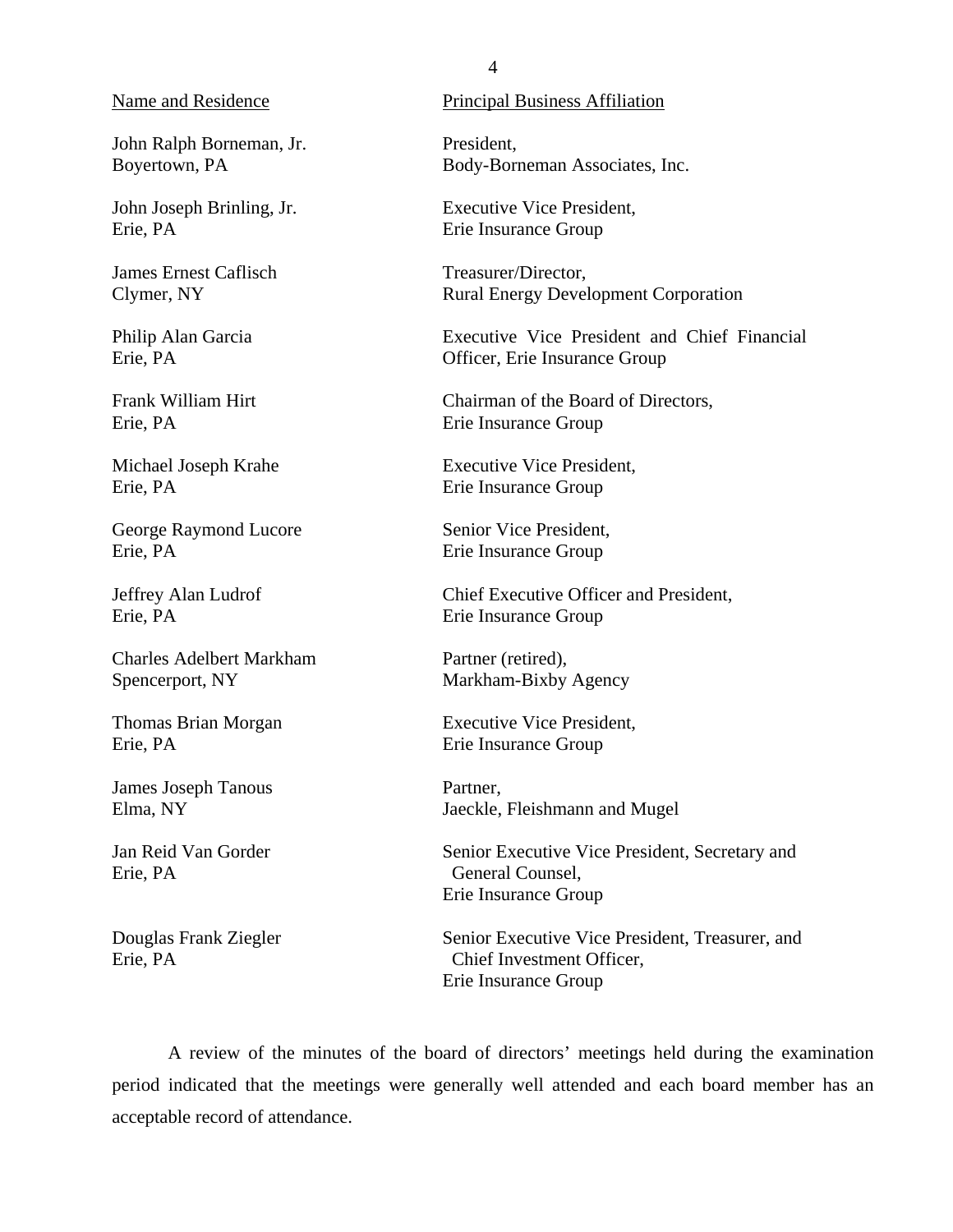<span id="page-6-0"></span>Review of the minutes of the board of directors revealed that the board did not authorize or approve the making of investment transactions, nor did any committee thereof responsible for making investments approve the investment transactions. Section 1411(a) of the New York State Insurance Law states, in part:

"(a) No domestic insurer shall make any loan or investment,…, unless authorized or approved by its board of directors or a committee thereof responsible for supervising or making such investment or loan. The committee's minutes shall be recorded and a report submitted to the board of directors at its next meeting."

It is recommended that the Company comply with Section 1411(a) of the New York State Insurance Law and not make any loan or investment unless it is authorized or approved by its board of directors or a committee thereof responsible for making such investment or loan.

As of December 31, 2005, the principal officers of the Company were as follows:

| Name                  | Title                                      |
|-----------------------|--------------------------------------------|
| Frank William Hirt    | Chairman of the Board                      |
| Jeffrey Alan Ludrof   | President and Chief Executive Officer      |
| Jan Reid Van Gorder   | Senior Executive Vice President, Secretary |
|                       | and General Counsel                        |
| Philip Alan Garcia    | <b>Executive Vice President and Chief</b>  |
|                       | <b>Financial Officer</b>                   |
| Michael Joseph Krahe  | <b>Executive Vice President</b>            |
| Thomas Brian Morgan   | <b>Executive Vice President</b>            |
| Douglas Frank Ziegler | Senior Vice President, Treasurer and Chief |
|                       | <b>Investment Officer</b>                  |

## B. Territory and Plan of Operation

As of December 31, 2005, the Company was licensed to write business in New York, Pennsylvania and Minnesota.

As of the examination date, the Company was authorized to transact the kinds of insurance as defined in the following numbered paragraphs of Section 1113(a) of the New York Insurance Law: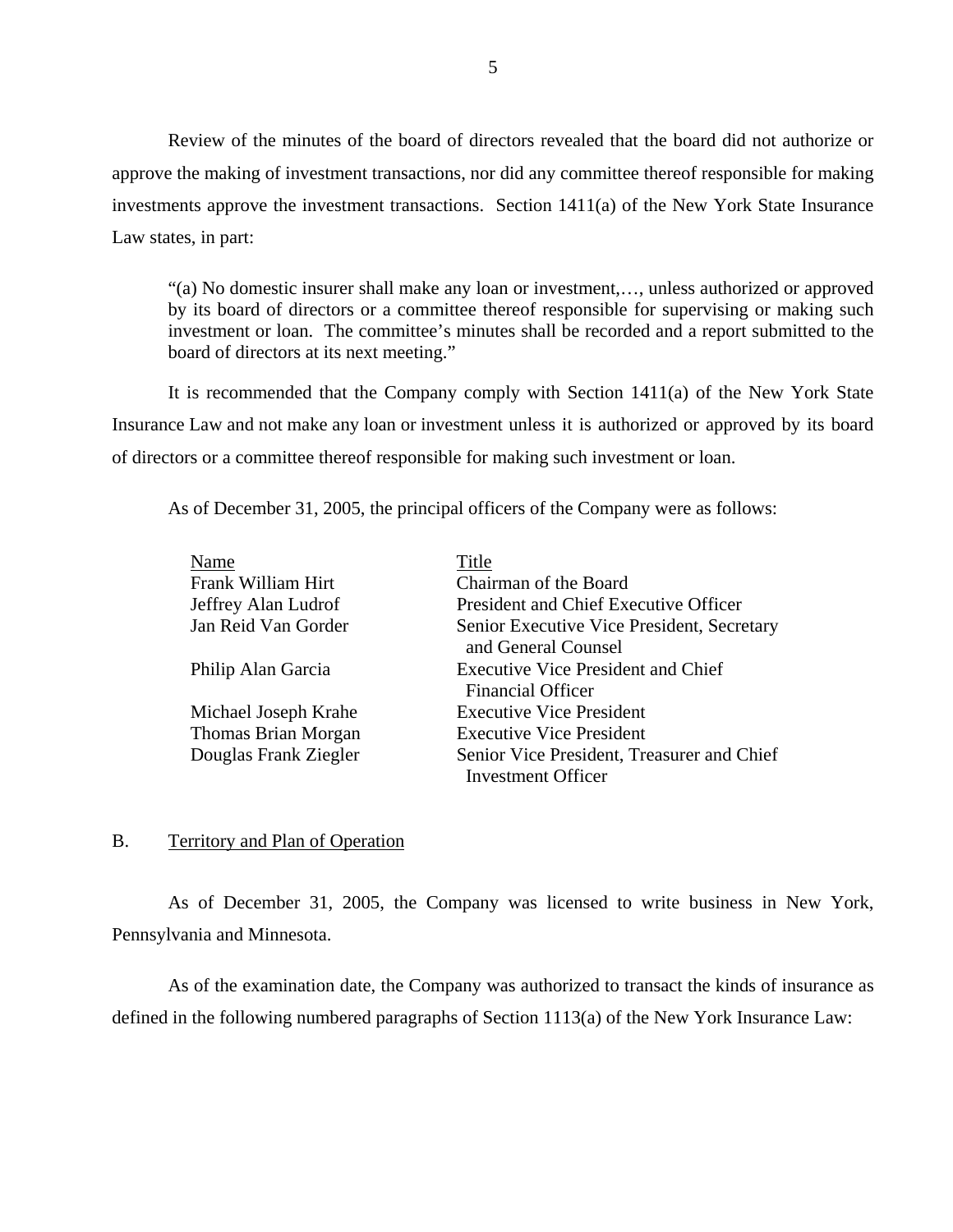| P <u>aragraph</u> | Line of Business                               |
|-------------------|------------------------------------------------|
| 4                 | Fire                                           |
| 5                 | Miscellaneous property                         |
| 6                 | Water damage                                   |
| 7                 | Burglary and theft                             |
| 8                 | Glass                                          |
| 9                 | Boiler and machinery                           |
| 10                | Elevator                                       |
| 11                | Animal                                         |
| 12                | Collision                                      |
| 13                | Personal injury liability                      |
| 14                | Property damage liability                      |
| 15                | Worker's compensation and employer's liability |
| 16                | Fidelity and surety                            |
| 19                | Motor vehicle and aircraft physical damage     |
| 20                | Marine and inland marine (inland marine only)  |

Based on the lines of business for which the Company is licensed and the Company's current capital structure, and pursuant to the requirements of Articles 13 and 41 of the New York Insurance Law, the Company is required to maintain a minimum surplus to policyholders in the amount of \$3,300,000.

The Company obtains its business through a network of 401 independent agents as of the examination date. Although the Company is licensed in New York, Pennsylvania and Minnesota, it produces business only in New York and Pennsylvania. The Company writes workers' compensation, private passenger auto liability and auto physical damage insurance. Erie Insurance Group maintains twenty-three claims and underwriting field offices throughout the United States to service the pooled business.

The following schedule shows the direct premiums written by the Company both in total and in New York for the period under examination:

| Calendar    |                |                            | Premiums Written in New York State as a |
|-------------|----------------|----------------------------|-----------------------------------------|
| <u>Year</u> | New York State | <b>Total United States</b> | percentage of United States Premium     |
| 2003        | \$8,986,585    | \$28,339,203               | 31.71%                                  |
| 2004        | \$8,430,563    | \$26,010,105               | 32.41%                                  |
| 2005        | \$7,433,130    | \$23,282,575               | 31.93%                                  |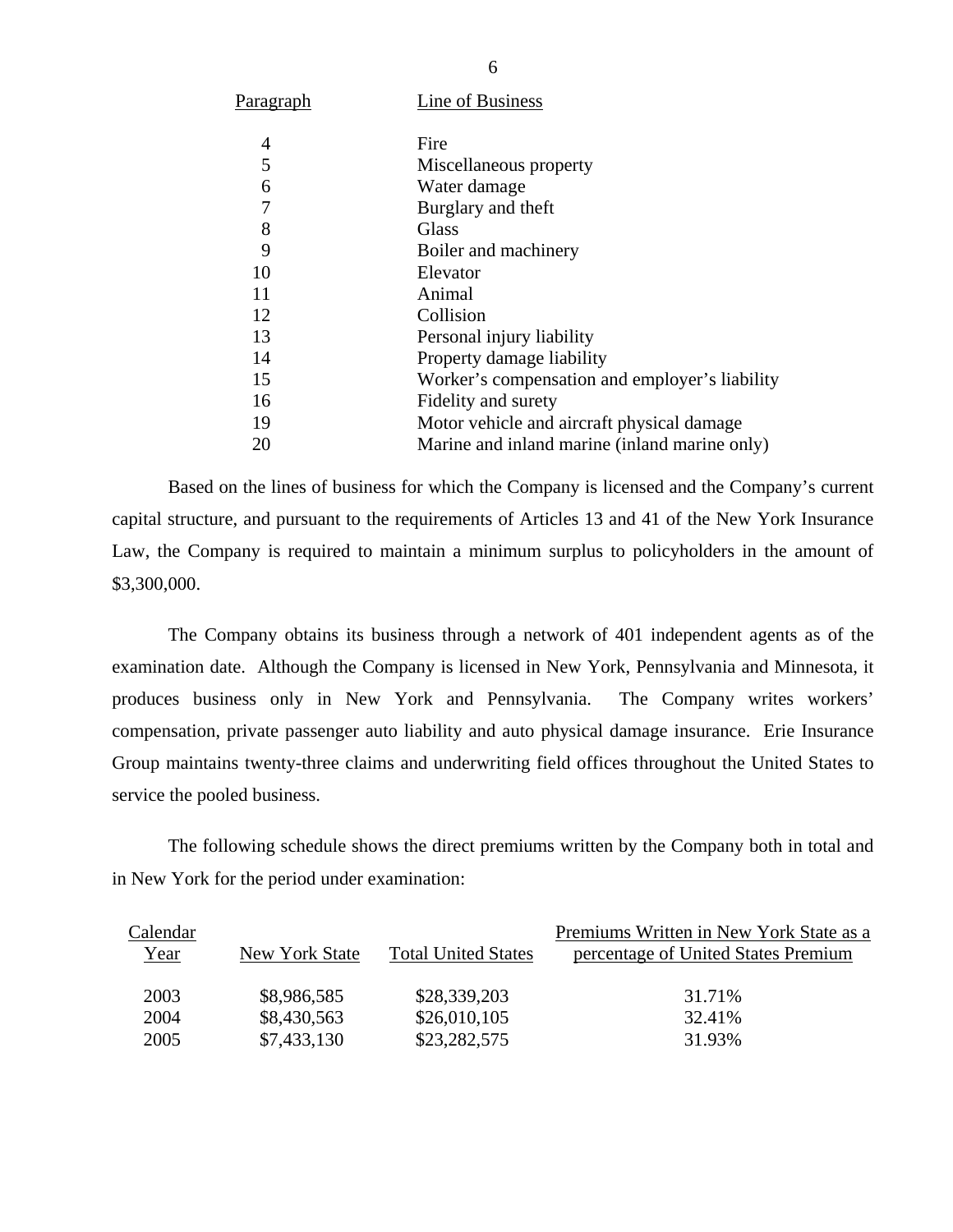## <span id="page-8-0"></span>C. Reinsurance

Assumed reinsurance accounted for 45.91% of the Company's gross premium written at December 31, 2005. During the period covered by this examination, the Company's assumed reinsurance business has increased since the last examination. The Company's assumed reinsurance program consists mainly of casualty and multi-line coverages assumed pursuant to the terms of the pooling agreement with EIE, an authorized cedant.

The Company utilizes reinsurance accounting as defined in the NAIC Accounting Practices and Procedures Manual Statement of Statutory Accounting Principles ("SSAP") No. 62 for all of its assumed reinsurance business.

Erie Insurance Company of New York participates in an inter-company pooling agreement with EIE and EIC. Under this pooling agreement, premiums, losses and expenses are shared as follows: Erie Insurance Exchange (94.5%), Erie Insurance Company (5%) and EICNY (0.5%). Per this pooling agreement, EIC and EICNY cede all of their premiums and losses to EIE. EIE is also party to agreements with Flagship City Insurance Company and Erie Insurance Property & Casualty Company (two Pennsylvania domestic insurance companies) pursuant to which these two Companies cede all premium and losses to EIE under an intercompany quota share arrangement.

An all-lines aggregate excess-of-loss reinsurance agreement exists between EIC, EICNY and EIE at December 31, 2005. According to the agreement, EIC and EICNY reinsure their net-retained share of the inter-company reinsurance pool such that once EIC and EICNY have sustained ultimate net losses in any applicable accident year that exceed an amount equal to 72.5% of EIC and EICNY's net premiums earned in that period, EIE will be liable for 95% of the amount of such excess, up to but not exceeding an amount equal to 95% of 15% of EIC and EICNY's net premium earned. Losses equal to 5% of the net ultimate loss in excess of the retention under the agreement are retained by EIC and ENY. EIE is an authorized reinsurer. The effects of this excess of loss reinsurance agreement are not subject to the inter-company pooling arrangement.

The Company is ceding 100% of its premium written. Pursuant to the provisions of Section 1308(e) (1) of the New York Insurance Law, the Company has received approval to do so.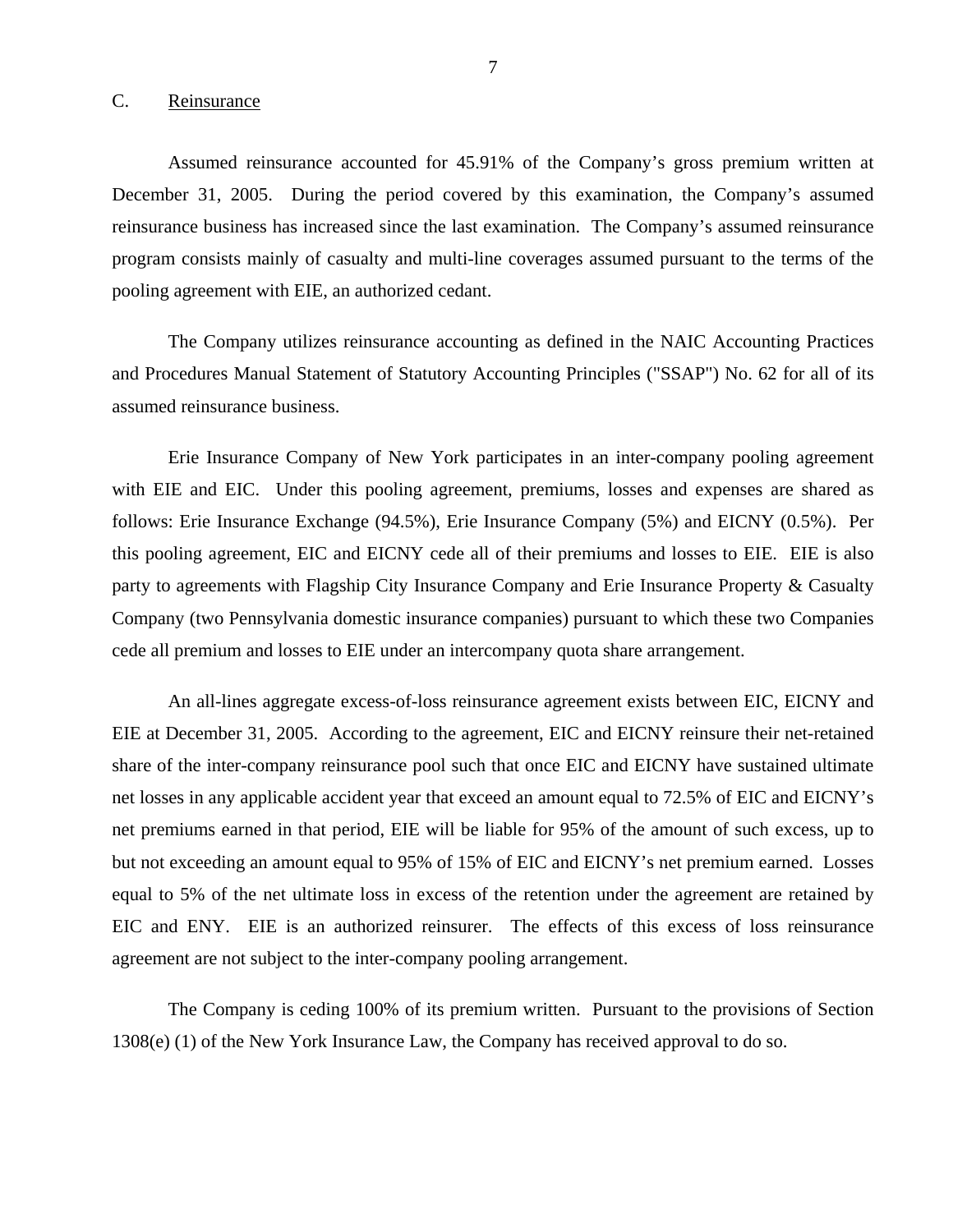<span id="page-9-0"></span>This reinsurance agreement with EIE was reviewed for compliance with Article 15 of the New York Insurance Law. It was noted that this affiliated reinsurance agreement was filed with the Department pursuant to the provisions of Section 1505(d)(2) of the New York Insurance Law.

All ceded reinsurance agreements in effect as of the examination date were reviewed and found to contain the required clauses, including an insolvency clause meeting the requirements of Section 1308 of the New York Insurance Law.

Examination review of the Schedule F data reported by the Company in its filed annual statement was found to accurately reflect its reinsurance transactions. Additionally, management has represented that all material ceded reinsurance agreements transfer both underwriting and timing risk as set forth in SSAP No. 62. Representations were supported by appropriate risk transfer analyses and an attestation from the Company's chief executive officer pursuant to Department Circular Letter No. 8 (2005). Additionally, examination review indicated that the Company was not a party to any finite reinsurance agreements. All ceded reinsurance agreements were accounted for utilizing reinsurance accounting as set forth in paragraphs 17 through 24 of SSAP No. 62.

During the period covered by this examination, the company commuted various reinsurance agreements where it is was a ceding/assuming reinsurer.

## D. Holding Company System

The Company is a member of the Erie Insurance Group. The Company is a wholly-owned subsidiary of Erie Insurance Company, a Pennsylvania corporation, which is a wholly owned subsidiary of Erie Indemnity Company. These companies are ultimately controlled by H.O. Hirt Trusts, which owns 76.2% of the voting stock of Erie Indemnity Company.

A review of the holding company registration statements filed with this Department indicated that such filings were complete and were filed in a timely manner pursuant to Article 15 of the New York Insurance Law and Department Regulation 52.

The following is a chart of the holding company system at December 31, 2005: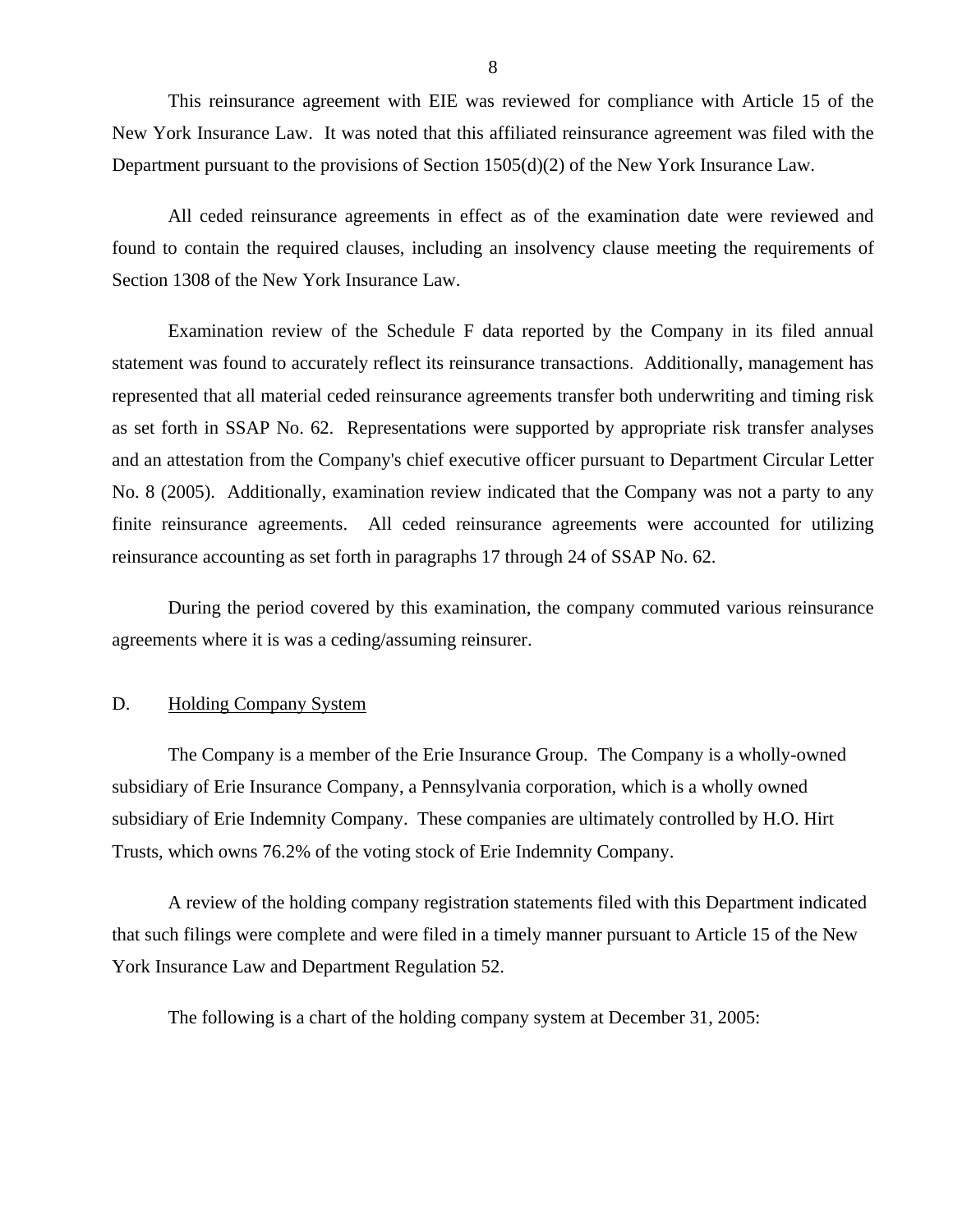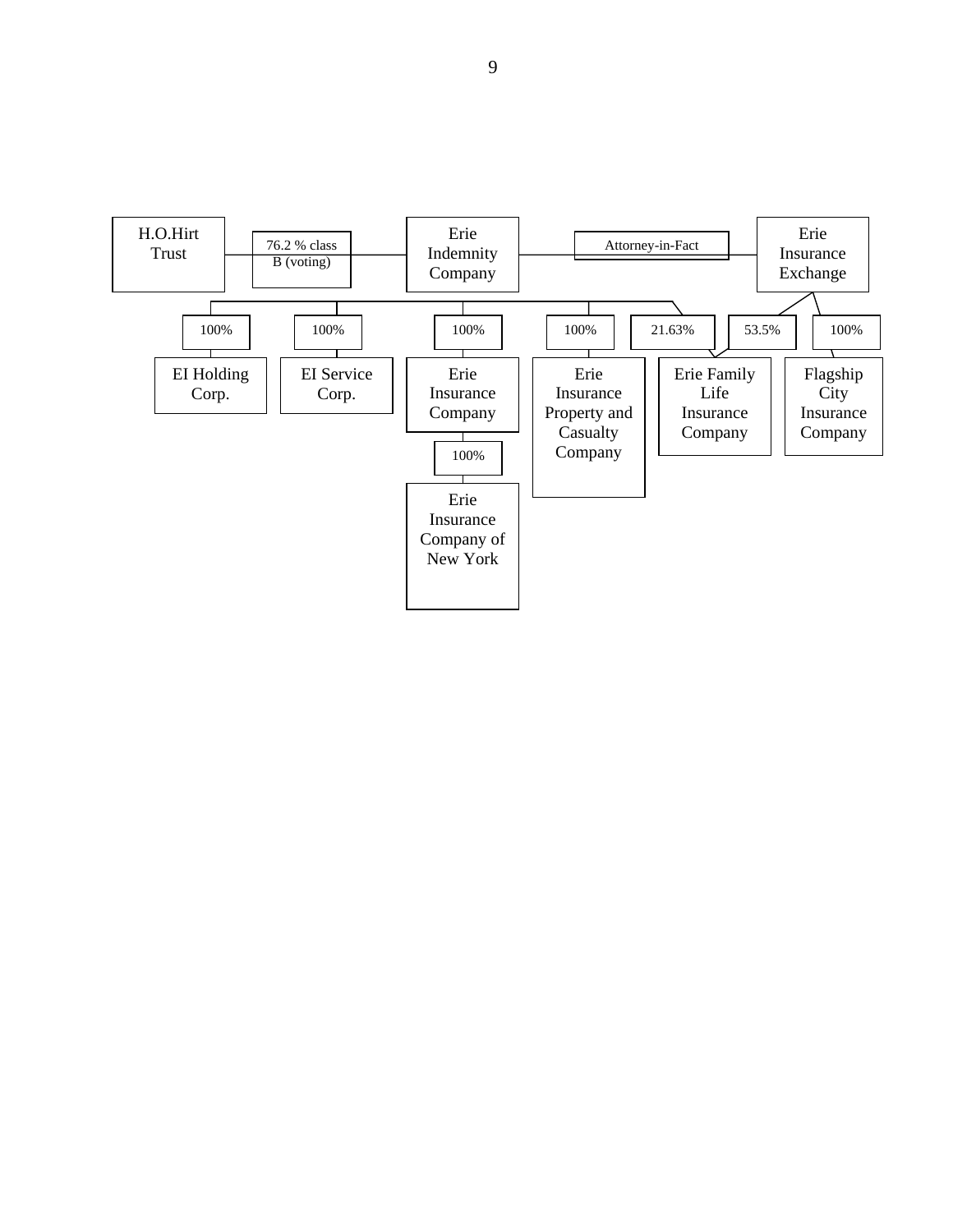At December 31, 2005, the Company was party to the following agreements with other members of Erie Insurance Group:

 Service agreement to receive administrative, data processing, claims, underwriting and investment services from Erie Indemnity Company.

This Service agreement became effective January 1, 1995.

This agreement was approved as part of the demutualization package submitted to the Department on April 20, 1994.

## E. Abandoned Property Law

Section 1316 of the New York State Abandoned Property Law provides that amounts payable to a resident of this state from a policy of insurance, if unclaimed for three years, shall be deemed to be abandoned property. Such abandoned property shall be reported to the comptroller on or before the first day of April each year. Such filing is required of all insurers regardless of whether or not they have any abandoned property to report.

The Company's abandoned property reports for the period of this examination were all filed on a timely basis pursuant to the provisions of Section 1316 of the New York State Abandoned Property Law.

## F. Significant Operating Ratios

The following ratios have been computed as of December 31, 2005, based upon the results of this examination:

| Net premiums written to                                |        |
|--------------------------------------------------------|--------|
| surplus as regards policyholders                       | 141%   |
| Liabilities to liquid assets (cash and invested assets |        |
| less investments in affiliates)                        | 72%    |
| Premiums in course of collection to                    |        |
| surplus as regards policyholders                       | $22\%$ |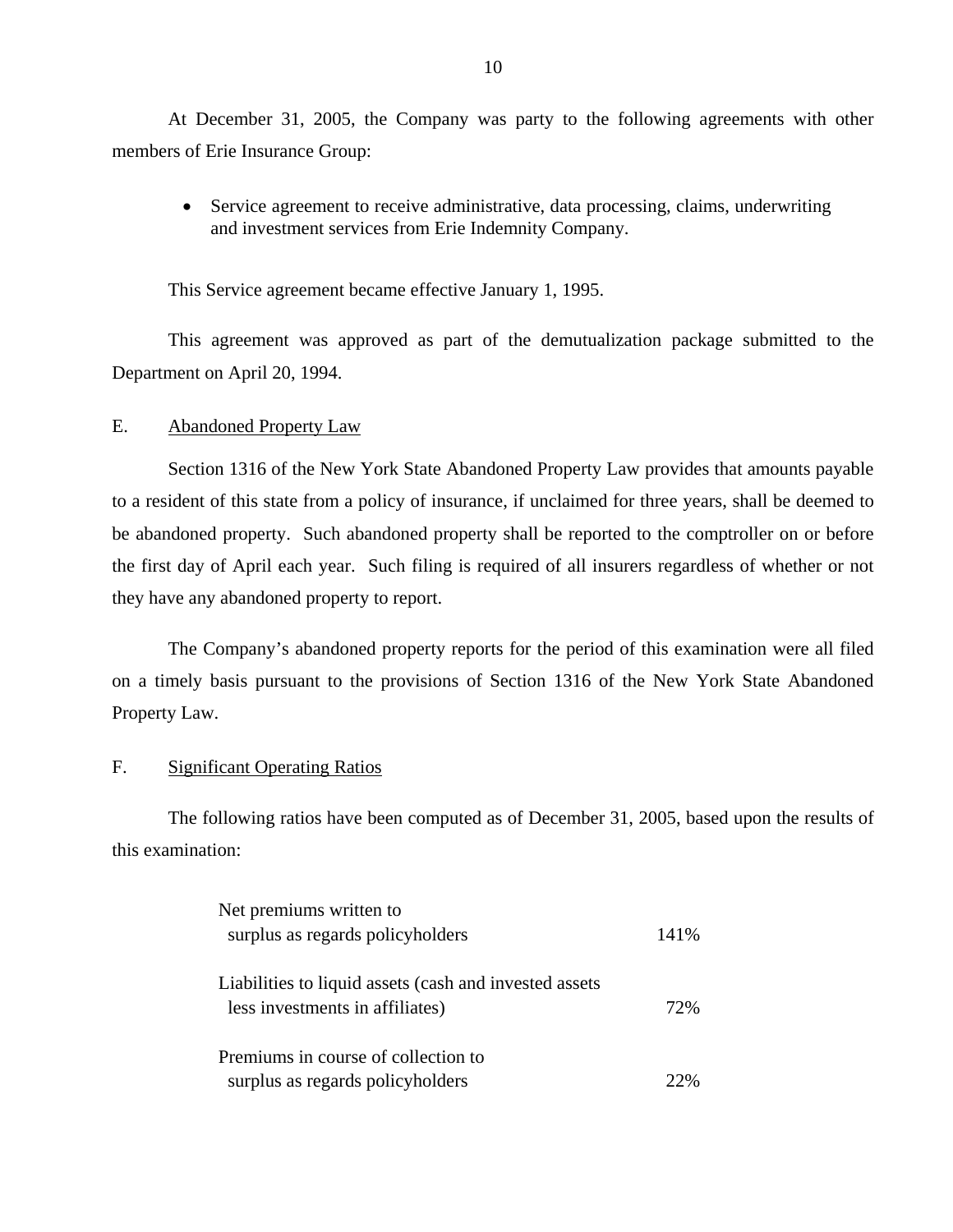<span id="page-12-0"></span>All of the above ratios fall within the benchmark ranges set forth in the Insurance Regulatory Information System of the National Association of Insurance Commissioners.

The underwriting ratios presented below are on an earned/incurred basis and encompass the three-year period covered by this examination:

|                                            | Amounts      | Ratios  |
|--------------------------------------------|--------------|---------|
| Loss and Loss adjustment expenses incurred | \$40,972,281 | 72.81%  |
| Other underwriting expenses incurred       | 15,698,413   | 27.90   |
| Net underwriting loss                      | (396, 917)   | (0.71)  |
| Premiums earned                            | \$56,273,777 | 100.00% |

## G. Accounts and Records

## a. Certified Public Accountant Engagement Letter

Examination of the engagement letter entered into between EIG and Ernst and Young, LLP, its independent auditor, revealed that the contract is not in compliance with Department Regulation 118. Pursuant to Part 89.2 of Department Regulation No. 118, such contract must specify the following:

"(a) On or before May  $31<sup>st</sup>$ , the CPA shall provide an audited financial statement of such insurer and any subsidiary required by section 307(b)(1) of the Insurance Law together with an opinion on the financial statements of such insurer and any such subsidiary for the prior calendar year and an evaluation of the insurer's and any such subsidiary's accounting procedures and internal control systems as are necessary to the furnishing of the opinion;

(b) any determination by the CPA that the insurer has materially misstated its financial condition as reported to the superintendent or that the insurer does not meet minimum capital or surplus to policyholder requirements set forth in the Insurance Law shall be given by the CPA, in writing, to the superintendent within 15 calendar days following such determination; and

(c) the workpapers and any communications between the CPA and the insurer relating to the audit of the insurer shall be made available for review by the superintendent at the offices of the insurer, at the Insurance Department or at any other reasonable place designated by the superintendent. The CPA must retain such workpapers and communication in accordance with the provisions of Part 243 of this Title (Regulation 152). More specifically, such workpapers and communications must be retained by the CPA for the period specified in sections 243.2(b)(7) and (c) of this Title. For the purposes of this subdivision, the workpapers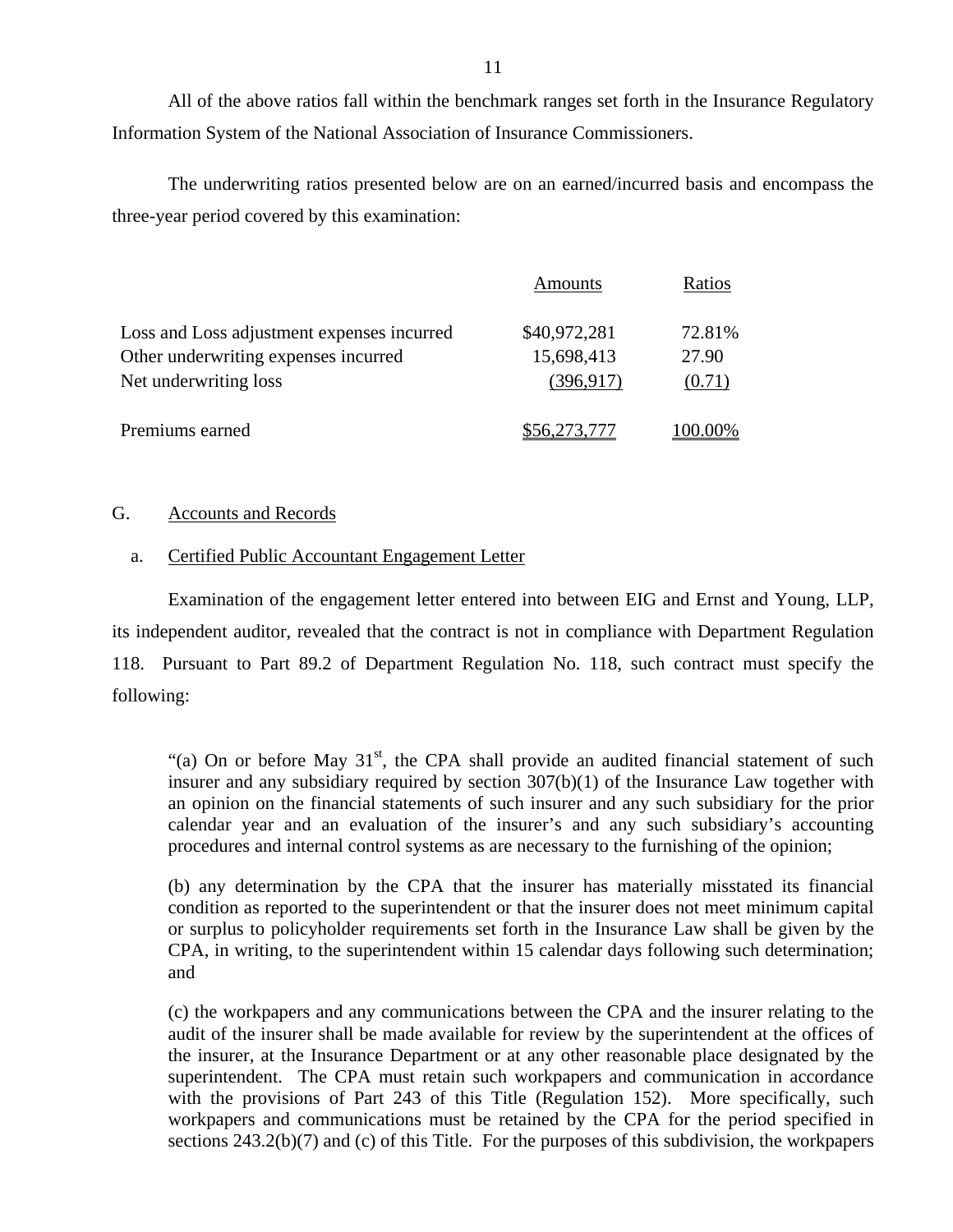shall be deemed to have been created on the date the filing required by section 89(a) of this Part was submitted to the superintendent."

It is recommended that the Company ensure that the contract entered into with its independent certified public accountant complies with Department Regulation 118.

## b. Custodial Agreement

The examination reviewed the custodial agreement between the Company and JP Morgan Chase, the Company's custodian. The custodial agreement lacked the following safeguards and controls required by Part 1, Section IV(J) of the NAIC Financial Condition Examiners Handbook:

2e. In the event that the custodian gains entry in a clearing corporation through an agent, there should be a written agreement between the custodian and the agent that the agent shall be subjected to the same liability for loss of securities as the custodian. If the agent is governed by laws that differ from the regulation of the custodian, the Commissioner of Insurance of the state of domicile may accept a standard of liability applicable to the agent that is different from the standard liability.

2f. If the custodial agreement has been terminated or if 100% of the account assets in any one custody account have been withdrawn, the custodian shall provide written notification, within three business days of termination or withdrawal, to the insurer's domiciliary commissioner.

It was further noted that the Company answered "yes" to the General Interrogatory #24 in the filed annual statement as of December 31, 2005, and listed the Chase Manhattan Bank custodial agreement as an agreement that complied with the NAIC Financial Condition Examiners Handbook.

It is recommended that the Company comply with Part 1 Section IV(J) of NAIC Financial Condition Examiners Handbook by revising its custodial agreements to include all of the requisite safeguards and controls.

It is further recommended that the Company respond appropriately to the general interrogatories in all future statements filed with this Department.

## c. Directors and Officers Indemnification Insurance

The examination reviewed the directors and officers' indemnification policy that the Company had at December 31, 2005 for compliance with Department Regulation 110, Part 72. Regulation 110, Parts 72.1(c) states, in part: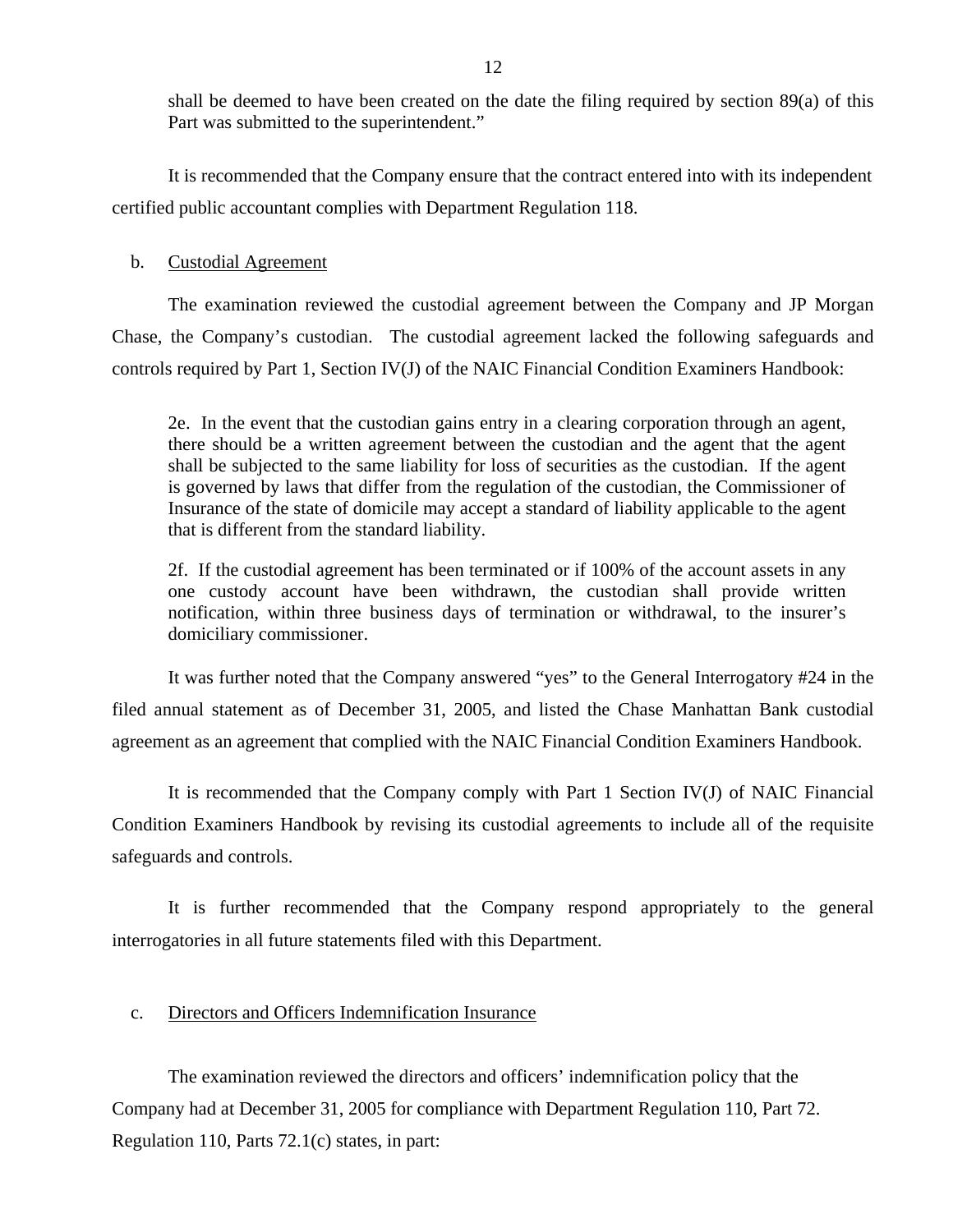"(c) retention amounts and coinsurance are both required, in accordance with this Part, for D&O indemnification policies issued to corporations formed under the Insurance Law,…, where provisions of such laws make such corporations subject to B.C.L. section 727 or N-PCL. Section 727."

Further, Regulation 110, Part 72.2 states:

"(a) A D&O indemnification policy issued pursuant to B.C.L. section  $727(a)(3)$ , N-PCL section 727(a)(3), or B.L. section 7024(a)(3) shall provide for individual and aggregate retention amounts that are no less than the applicable individual and aggregate amounts, respectively, set forth in section 72.4 of this Part;"

The directors and officers indemnification policy as of the examination date did not contain the requisite individual and aggregate retention amounts.

It is recommended that the Company comply with Department Regulation 110 and ensure that the directors and officers' indemnification policy includes the requisite retention amounts and co-insurance percentages.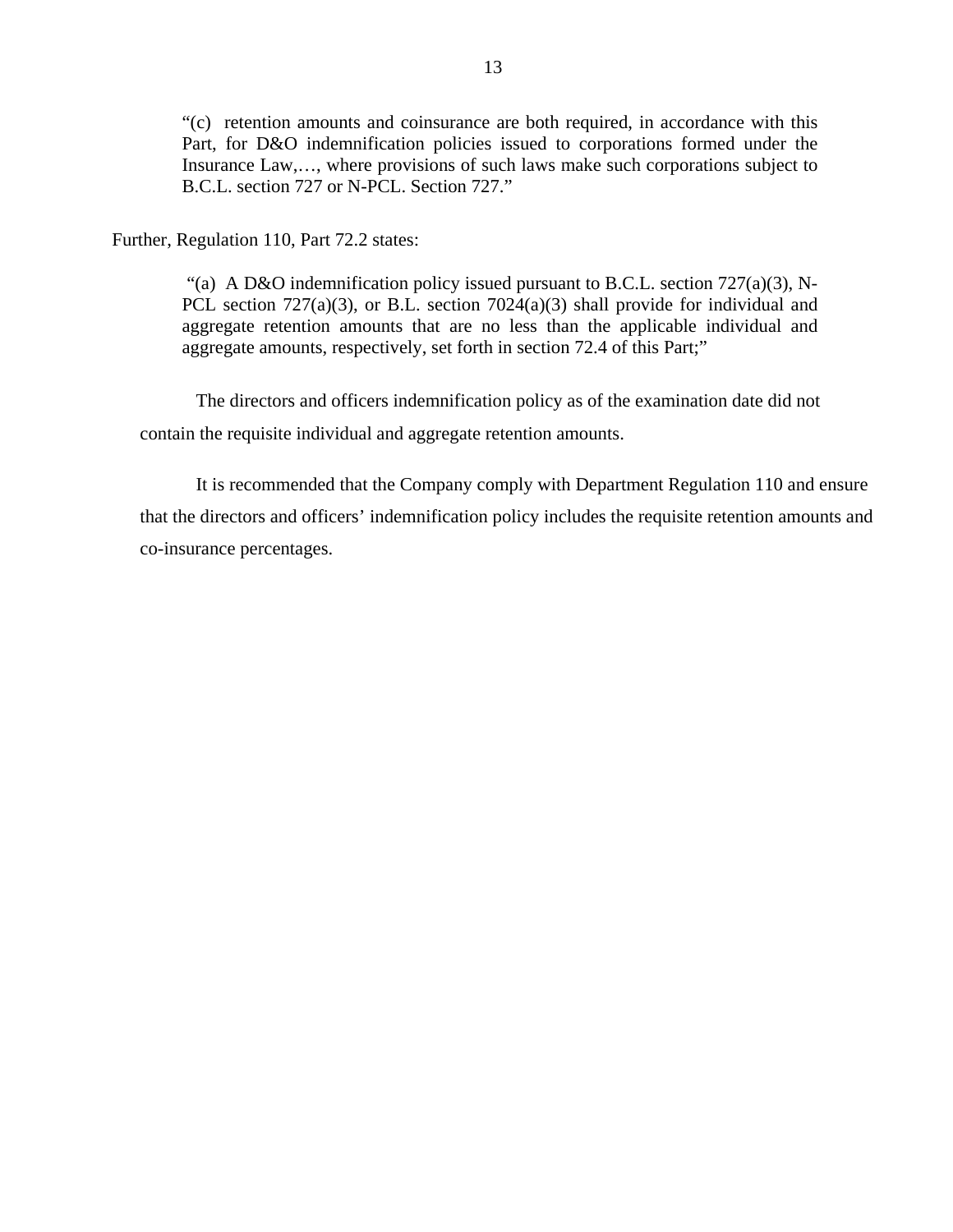# **3. FINANCIAL STATEMENTS**

# A Balance Sheet

The following shows the assets, liabilities and surplus as regards policyholders as determined by this examination as of December 31, 2005. This statement is the same as the balance sheet filed by the Company:

| Assets                                                                                                                                                      |                | <b>Assets Not</b> | Net Admitted  |
|-------------------------------------------------------------------------------------------------------------------------------------------------------------|----------------|-------------------|---------------|
|                                                                                                                                                             | Assets         | Admitted          | <b>Assets</b> |
| <b>Bonds</b>                                                                                                                                                | \$33,441,345   | \$0               | \$33,441,345  |
| Preferred stocks                                                                                                                                            | 1,041,070      | $\Omega$          | 1,041,070     |
| Common stocks                                                                                                                                               | 17,371         | $\Omega$          | 17,371        |
| Cash, cash equivalents and short-term<br>investments                                                                                                        | 437,909        | $\theta$          | 437,909       |
| Investment income due and accrued                                                                                                                           | 456,590        | 0                 | 456,590       |
| Uncollected premiums and agents'<br>balances in the course of collection<br>Deferred premiums, agents' balances and<br>installments booked but deferred and | 3,074,098      | 36,387            | 3,037,712     |
| not yet due                                                                                                                                                 | 8,309,574      | $\theta$          | 8,309,574     |
| Amounts recoverable from reinsurers                                                                                                                         | 23,959         | $\Omega$          | 23,959        |
| Funds held by or deposited with<br>reinsured companies                                                                                                      | 24,183         | $\mathbf{0}$      | 24,183        |
| Current federal and foreign income tax<br>recoverable and interest thereon                                                                                  | 85,991         | $\theta$          | 85,991        |
| Net deferred tax asset                                                                                                                                      | 831,744        | $\Omega$          | 831,744       |
| Aggregate write-ins for other than<br>invested assets                                                                                                       | <u>229,731</u> | 180,751           | 48,980        |
| <b>Total assets</b>                                                                                                                                         | \$47,973,565   | \$217,138         | \$47,756,428  |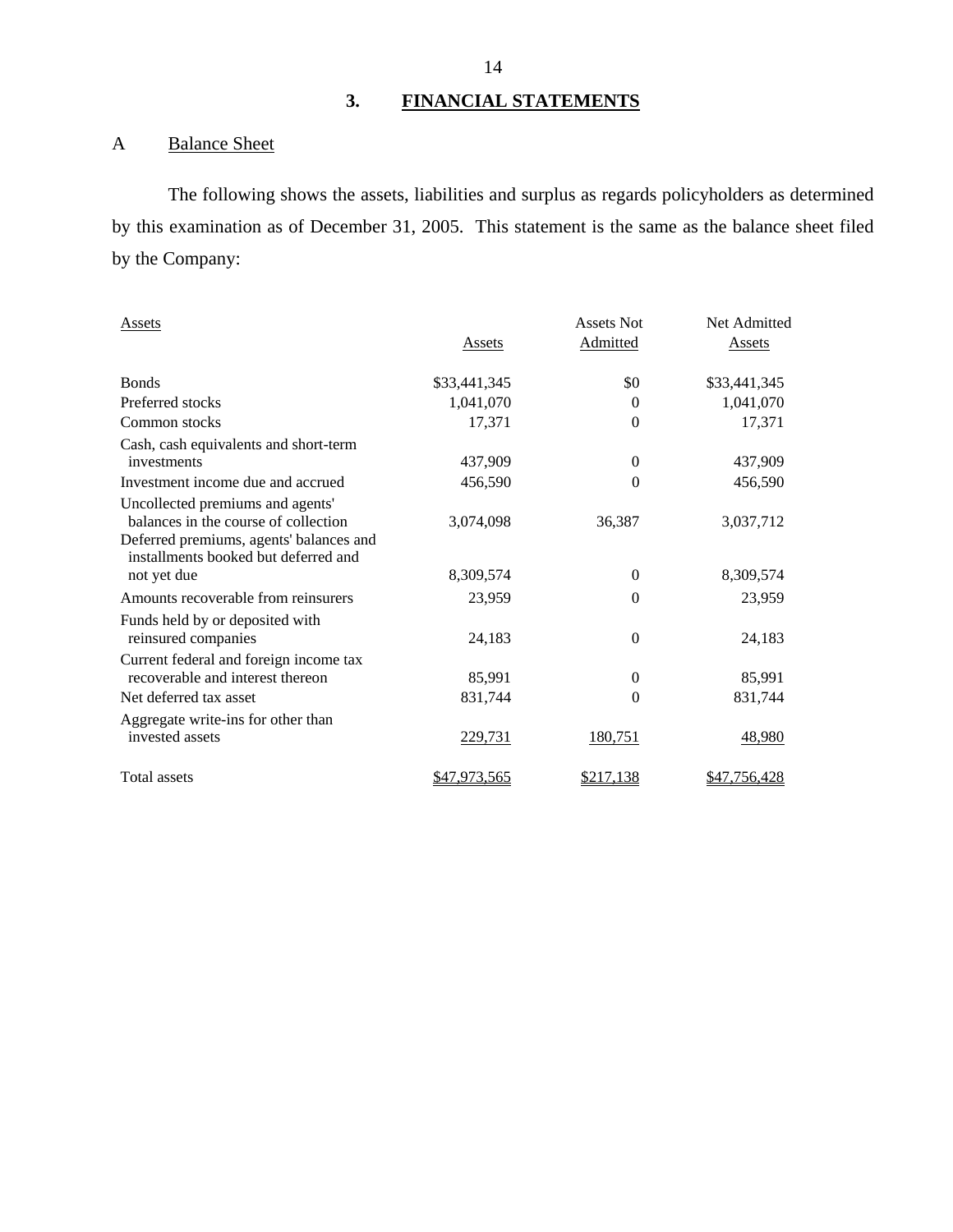### Liabilities, surplus and other funds

| Liabilities                                                           |                  |              |
|-----------------------------------------------------------------------|------------------|--------------|
| Losses and Loss adjustment expenses                                   |                  | \$18,425,172 |
| Reinsurance payable on paid losses and loss adjustment expenses       |                  | 20,675       |
| Commissions payable, contingent commissions and other similar         |                  |              |
| charges                                                               |                  | 2,711        |
| Other expenses (excluding taxes, licenses and fees)                   |                  | 18,353       |
| Taxes, licenses and fees (excluding federal and foreign income taxes) |                  | 230,976      |
| Unearned premiums                                                     |                  | 7,846,344    |
| Advance premium                                                       |                  | 141,145      |
| Dividends declared and unpaid - Policyholders                         |                  | 110,782      |
| Ceded reinsurance premiums payable (net of ceding commissions)        |                  | 6,446,482    |
| Amounts withheld or retained by company for account of others         |                  | 273,049      |
| Payable to parent, subsidiaries and affiliates                        |                  | 423,965      |
| <b>Total liabilities</b>                                              |                  | \$33,939,654 |
|                                                                       |                  |              |
| <b>Surplus and Other Funds</b>                                        |                  |              |
| Common capital stock                                                  | \$2,350,000      |              |
| Gross paid in and contributed surplus                                 | 4,150,000        |              |
| Unassigned funds (surplus)                                            | <u>7,316,775</u> |              |
| Surplus as regards policyholders                                      |                  | 13,816,775   |
|                                                                       |                  |              |
| Total liabilities, surplus and other funds                            |                  | \$47,756,429 |

NOTE: The Internal Revenue Service has completed its audits of the Company's Federal Income Tax returns through tax year 2000. All material adjustments, if any, made subsequent to the date of examination and arising from said audits, are reflected in the financial statements included in this report. No audits by the Internal Revenue Service are currently being conducted for the Company. The examiner is unaware of any potential exposure of the Company to any tax assessment and no liability has been established herein relative to such contingency.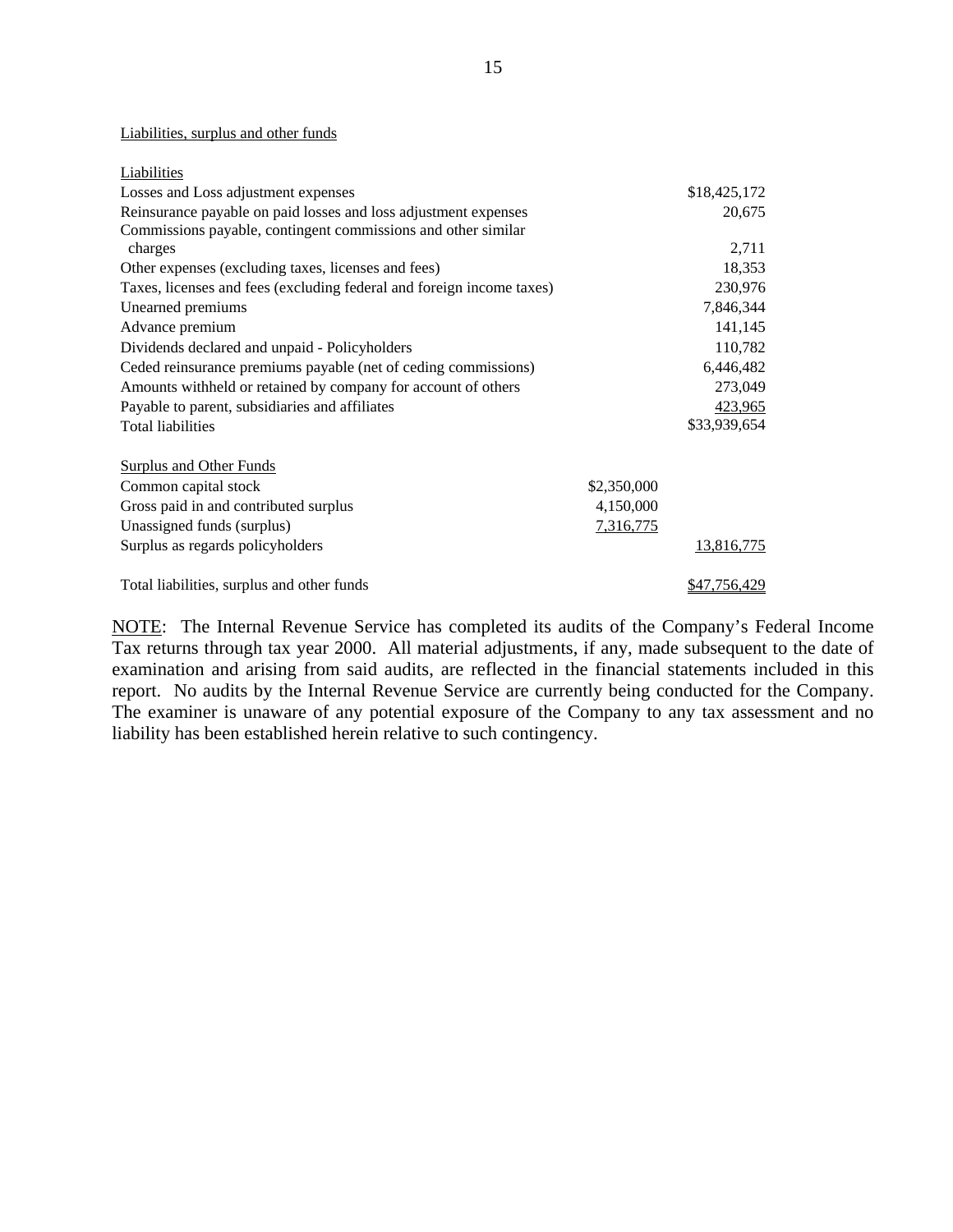# B. Underwriting and Investment Exhibit

Surplus as regards policyholders increased \$2,880,831 during the three-year examination period January 1, 2003 through December 31, 2005, detailed as follows:

| <b>Underwriting Income</b>                                                                                                                             |                                      |              |
|--------------------------------------------------------------------------------------------------------------------------------------------------------|--------------------------------------|--------------|
| Premiums earned                                                                                                                                        |                                      | \$56,273,777 |
| Deductions:<br>Losses and Loss adjustment expenses incurred<br>Other underwriting expenses incurred<br>Aggregate write-ins for underwriting deductions | \$40,972,281<br>15,622,434<br>75,979 |              |
| Total underwriting deductions                                                                                                                          |                                      | 56,670,694   |
| Net underwriting gain or (loss)                                                                                                                        |                                      | \$(396,917)  |
| <b>Investment Income</b>                                                                                                                               |                                      |              |
| Net investment income earned<br>Net realized capital gain                                                                                              | \$5,051,359<br>324,103               |              |
| Net investment gain or (loss)                                                                                                                          |                                      | 5,375,462    |
| Other Income                                                                                                                                           |                                      |              |
| Net gain or (loss) from agents' or premium balances charged off<br>Aggregate write-ins for miscellaneous income                                        | \$(210,067)<br>12,663                |              |
| Total other income                                                                                                                                     |                                      | \$(197,404)  |
| Net income before dividends to policyholders and before federal<br>and foreign income taxes                                                            |                                      | \$4,781,141  |
| Dividends to policyholders                                                                                                                             |                                      | 298,856      |
| Net income after dividends to policyholders but before federal<br>and foreign income taxes                                                             |                                      | \$4,482,285  |
| Federal and foreign income taxes incurred                                                                                                              |                                      | 1,474,243    |
| Net Income                                                                                                                                             |                                      | \$3,008,042  |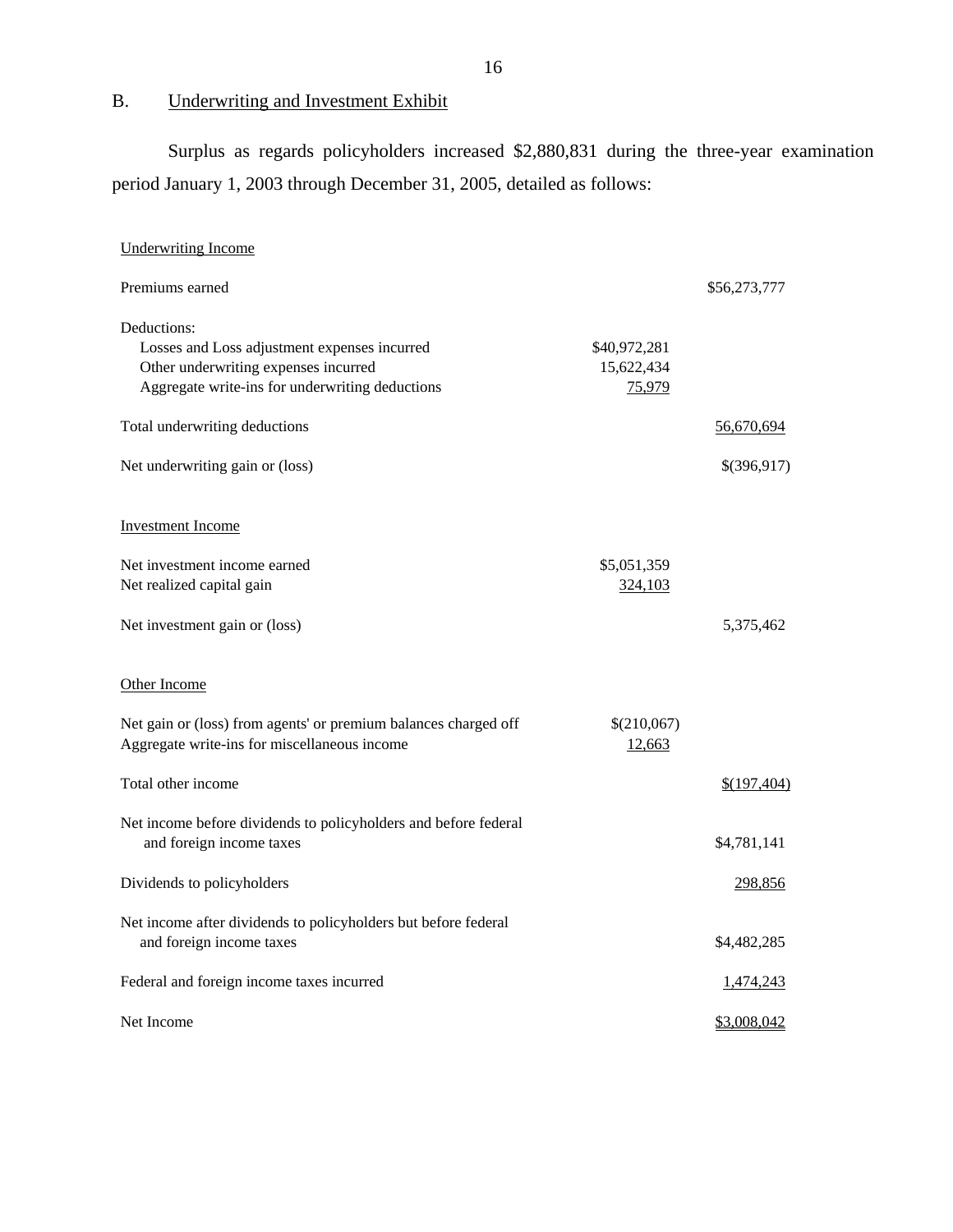## <span id="page-18-0"></span>C. Capital and Surplus Accounts

| Surplus as regards policyholders per report on<br>examination as of December 31, 2002 |             |           | \$10,935,944 |
|---------------------------------------------------------------------------------------|-------------|-----------|--------------|
|                                                                                       | Gains in    | Losses in |              |
|                                                                                       | Surplus     | Surplus   |              |
| Net income                                                                            | \$3,008,041 |           |              |
| Net unrealized capital gains or (losses)                                              |             | \$80,383  |              |
| Change in net deferred income tax                                                     | 130,589     |           |              |
| Change in nonadmitted assets                                                          |             | 177,416   |              |
| Total gains and losses                                                                | \$3,138,630 | \$257,799 |              |
| Net increase (decrease) in surplus                                                    |             |           | 2,880,831    |
| Surplus as regards policyholders per report on                                        |             |           |              |
| examination as of December 31, 2005                                                   |             |           | \$13,816,775 |

## 4. **LOSSES AND LOSS ADJUSTMENT EXPENSES**

The examination liability for the captioned items of \$18,425,172 is the same as reported by the Company as of December 31, 2005. The examination analysis was conducted in accordance with generally accepted actuarial principles and practices and was based on statistical information contained in the Companies internal records and in its filed annual statements.

# **5. MARKET CONDUCT ACTIVITIES**

In the course of this examination, a review was made of the manner in which the Company conducts its business and fulfills its contractual obligations to policyholders and claimants. The review was general in nature and is not to be construed to encompass the more precise scope of a market conduct investigation, which is the responsibility of the Market Conduct Unit of the Property Bureau of this Department.

The general review was directed at practices of the Company in the following areas:

- A. Sales and advertising
- B. Underwriting
- C. Rating
- D. Claims and complaint handling

No problem areas were encountered.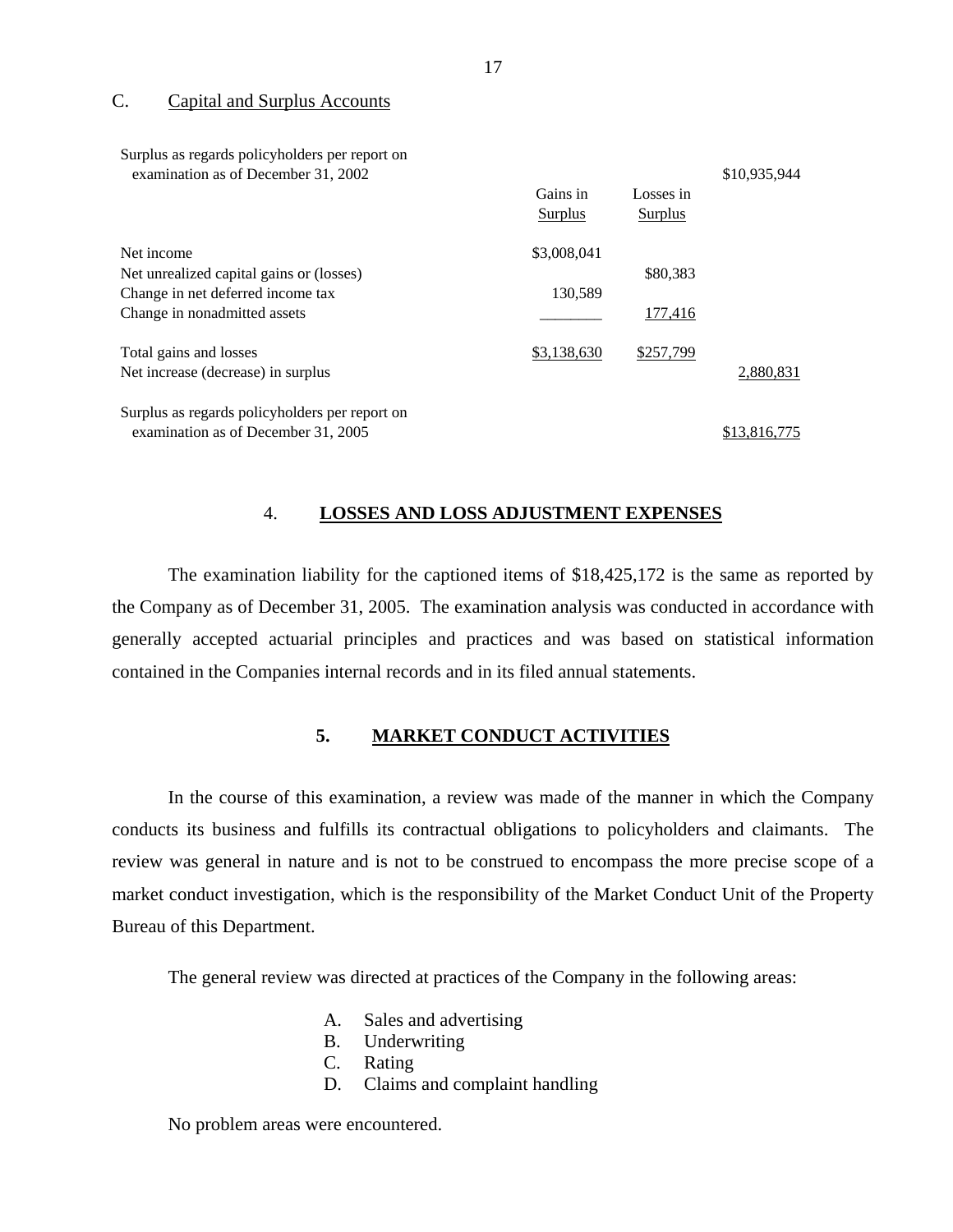# **6. COMPLIANCE WITH PRIOR REPORT ON EXAMINATION**

The prior report on examination contained 2 recommendations as follows (page numbers refer to the prior report):

## ITEM PAGE NO.

# A Board of Directors

It was recommended that the Company abide by the requirements of its by-laws and maintain the required number of directors and also have at least three directors that reside in New York State according to Section 1201 (a) (5) (B)(vi) of the New York Insurance Law. 5

The Company has complied with this recommendation.

B. Accounts and Records

Minimum Surplus Investments

It was recommended that the Company monitor its investment portfolio to ensure compliance with all statutory requirements. 11

The Company has complied with this recommendation.

# **7. SUMMARY OF COMMENTS AND RECOMMENDATIONS**

## ITEM PAGE NO.

## A. Management

It is recommended that the Company comply with Section 1411(a) of the New York State Insurance Law and not make any loan or investment unless it is authorized or approved by its board of directors or a committee thereof responsible for making such investment or loan. 5

B. Accounts and Records

## Certified Public Accountant Engagement Letter

It is recommended that the Company ensure that the contract entered into with its independent certified public accountant complies with Department Regulation No. 118. 12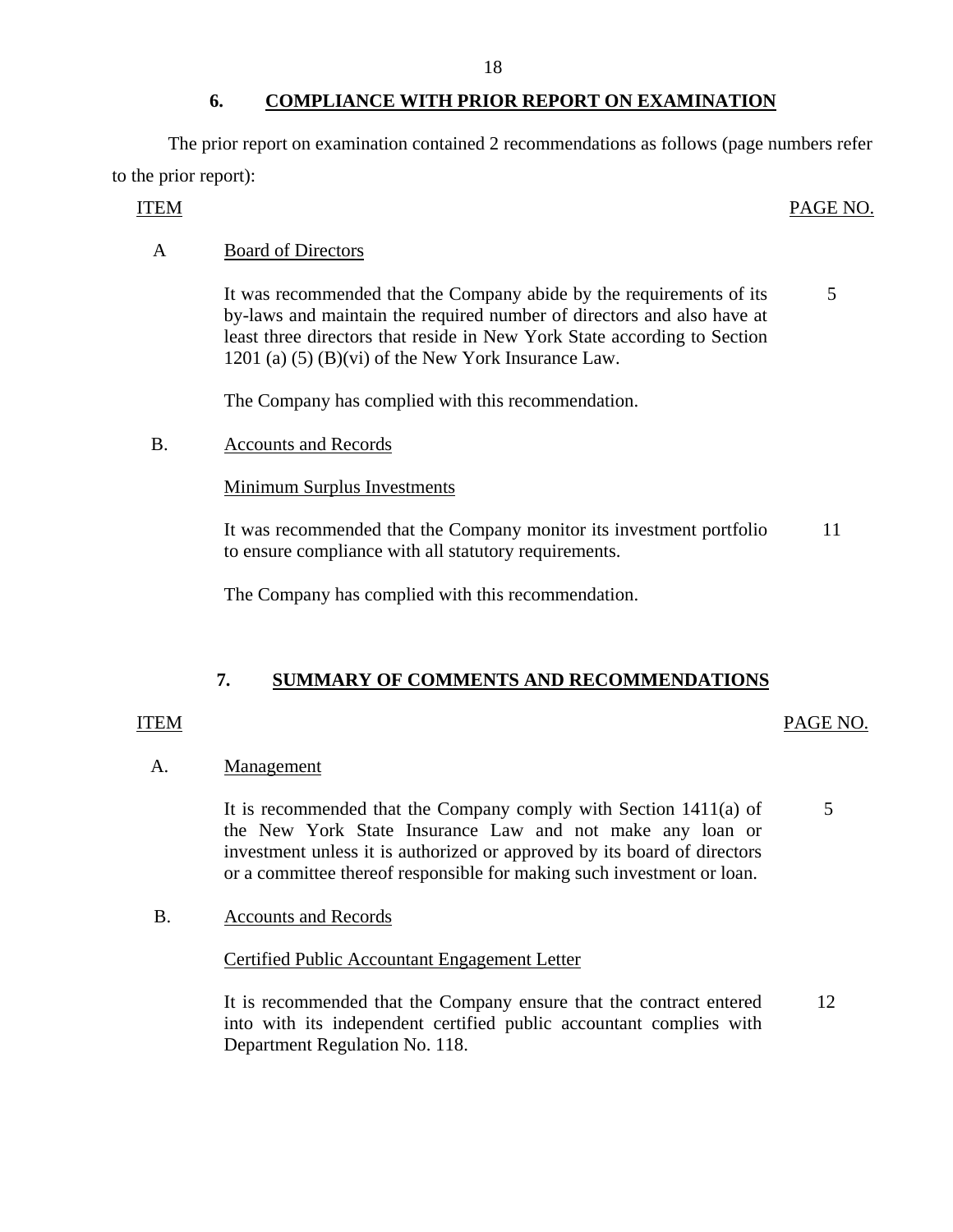## Custodial Agreement

- i. It is recommended that the Company comply with Part 1 Section IV(J) 12 of the NAIC Financial Condition Examiners Handbook by revising its custodial agreements to include all of the requisite safeguards and controls.
- ii. It is further recommended that the Company respond appropriately to 12 the general interrogatories in all future statements filed with this Department.

## Directors and Officers Insurance Policy

It is recommended that the Company comply with Department 13 Regulation No. 110 and ensure that the directors and officers indemnification policy includes the requisite retention amounts and coinsurance percentages.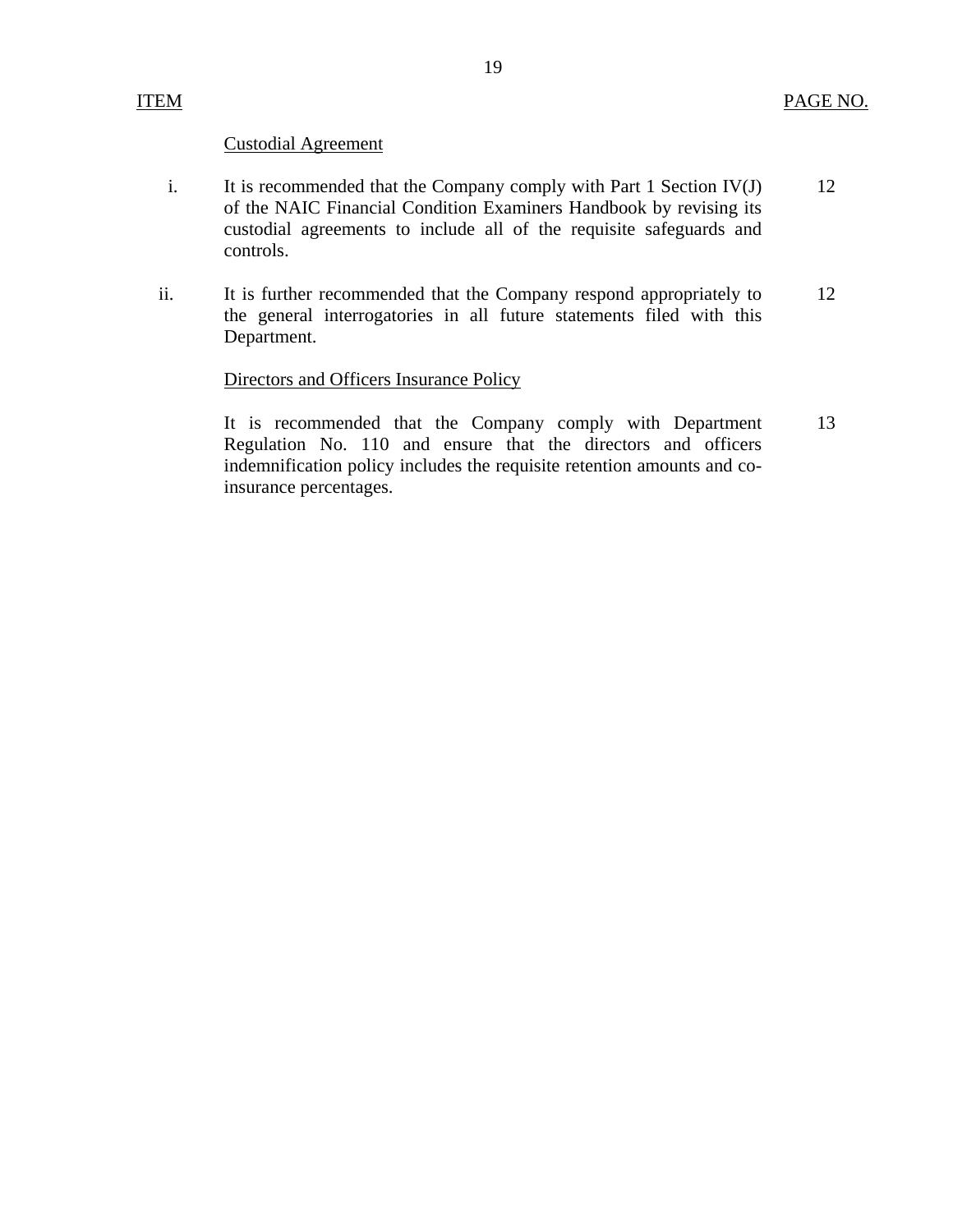Respectfully submitted,

 $\sqrt{S}$  Frank P. Schiraldi Senior Insurance Examiner

STATE OF NEW YORK ) )SS:  $\mathcal{L}$ COUNTY OF NEW YORK )

FRANK P. SCHIRALDI, being duly sworn, deposes and says that the foregoing report, subscribed by him, is true to the best of his knowledge and belief.

 $\sqrt{S}$ Frank P. Schiraldi

Subscribed and sworn to before me

this  $\_\_\_\_\_$  day of  $\_\_\_\_\_\_$ , 2007.